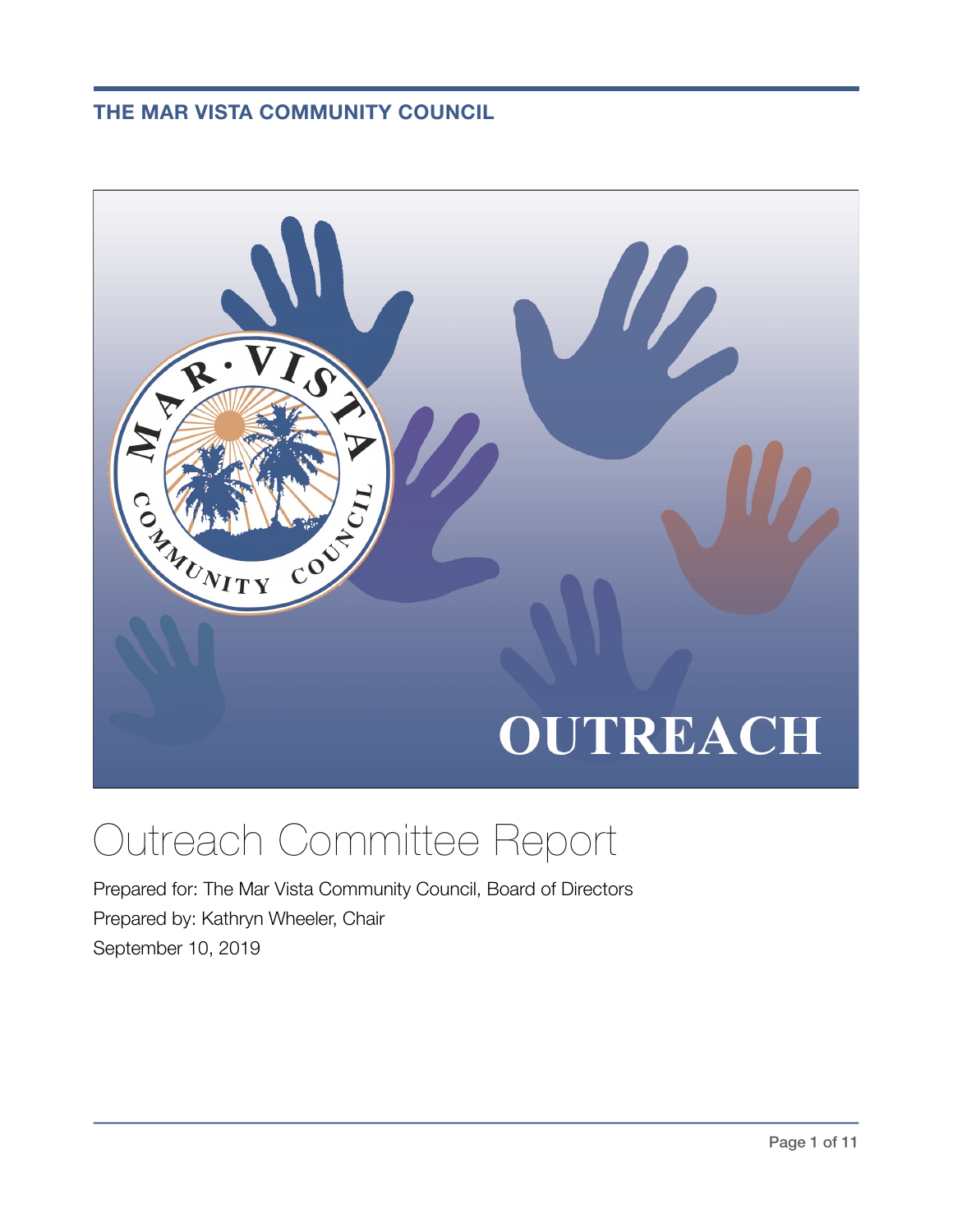#### **OUTREACH COMMITTEE**

# MISSION STATEMENT

To create and disseminate content through traditional, social, and electronic media that educates and informs Mar Vista stakeholders of the Mar Vista Community Council; including, but not limited to, increasing awareness of and participation in its functions, duties, and decisions.

### **OVERVIEW**

This Committee, for all intense purposes, was newly formed on July 9, 2019, when, after the June election, the new chairs were named. This committee came with only a name. Its assets had been distributed among many who had worked hard to provide outreach to the stakeholders—heartfelt appreciation to each one of them!

It has taken nine weeks to assemble the media and other assets for Outreach; yet, some come with limitations. In fact, there are motions tonight that directly affect its assets and how it functions. These limitations, and the time needed to assemble the assets, have created frustration within the Committee and across the Board.

The Outreach Committee is unique as it is the only committee whose requirement includes the necessity of working with every other committee. How can Outreach "increase stakeholders awareness of and participation in its functions, duties, and decisions," if Outreach, itself, doesn't know what the other committees are doing? Therefore, Outreach must rely upon either the Chairs of each Committee to inform, education, and work with Outreach (in a timely and reasonable fashion) about its activities, or for Outreach, itself, to participate in every committee to gain the knowledge required to inform stakeholders.

As Chair, it is my belief that these limitations, impediments, and frustrations will be removed, given time. And, Outreach will have full access and understanding to provide every committee what it needs to increase awareness among stakeholders. Outreach is a service-oriented committee—not a subservient nor superior committee. It has equal status that is dedicated to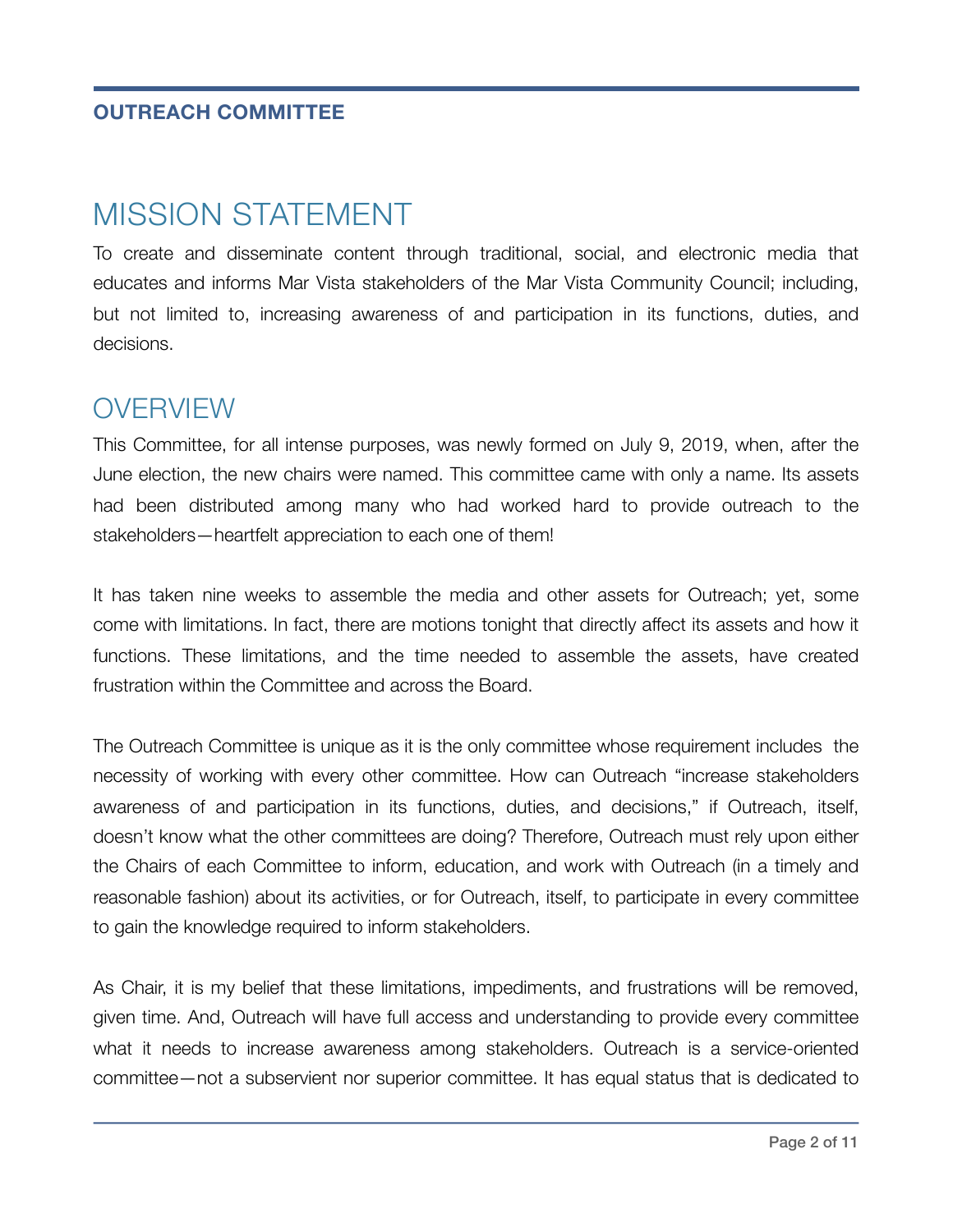#### **OUTREACH COMMITTEE**

utilizing all available assets, in their proper context, to work very hard to provide successful outreach to every committee.

This is a volunteer organization regulated by Bylaws, Standing Rules, and other City components, that must be followed. Given the speed by which Outreach has been able to acquire knowledge of its assets (it truly has been a treasure hunt), it is with full confidence that with time and the proper support, Outreach will have full access to its assets or have created "workarounds" (if possible) to provide a successful Outreach campaign for the MVCC.

It is with great appreciation for the patience and assistance that has been afforded to Outreach during this formative period.

### AVAILABLE ASSETS

Informing Mar Vista stakeholders of the MVCC message is the fundamental purpose of Outreach; therefore, as with any good marketing company, its available assets need to be coordinated and function as one with the minor tailoring (e.g., size, timing, material) necessary to achieve the highest benefit from each asset.

Many of the assets are functioning on a less than par marketing field. As Outreach cannot make these changes, Outreach must wait for the MVCC Chair and/or the Board to approve such changes. It is the hope and belief that the requested changes will be made once the MVCC Chair has returned from vacation. Again, this is a volunteer organization and it is to be expected that one person cannot make all the needed, wanted, or necessary changes as quickly as one would wish. The current available assets are as follows:

#### **Facebook**

One of the last social media accounts for Outreach to have gained access, this Page is in the process of being "adopted" by someone in Outreach to create a "best practices" to post the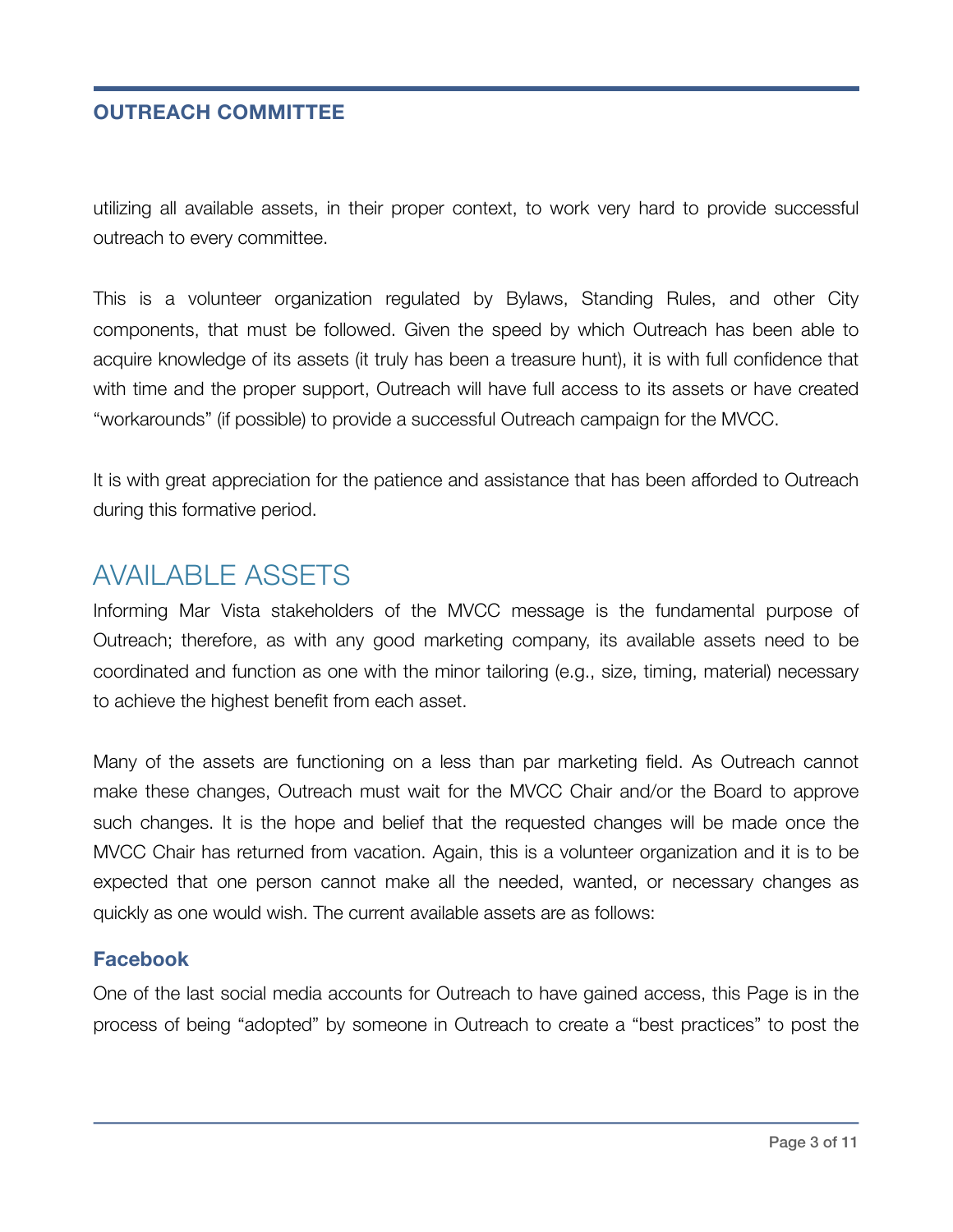#### **OUTREACH COMMITTEE**

myriad of events and activities from MVCC. Outreach does not have "Admin" privileges and is, therefore, limited in its abilities to create settings that would be best for MVCC.

#### **Farmer's Market Blue Tent\***

As of this past Sunday, Outreach has booked the blue tent at the Farmer's Market for every Sunday, except for the month that has five Sundays. On the fifth Sunday, it is hoped that a MVCC Committee will use the tent for promotion of their committee or project. The Farmer's Market has agreed to provide "extra signage" on the Sundays MVCC uses the tent. It is a special chalkboard sign that provides directions, the committee's name, and other desired information.

The current schedule (until further notice):

- 1st Sunday: Friends of Historic Fire Station 62
- 2nd Sunday: CERT
- 3td Sunday: LADOT
- *• 4th Sunday (when there are 5): MVCC Committee to be determined*
- Last Sunday (whether 4th or 5th): Mar Vista Chamber of Commerce

\*NOTE: The Farmer's Market has always considered the "Green" and "White" tents to be under their purview and authority as they have been "free." Currently, MVCC has outstanding paperwork to be signed. Starting Sunday, September 15, 2019, the Mar Vista Container stored with the Farmer's Market will only have blue tent items stored in it. The "Green" tent will have its own 'green' container for storage.

#### **Instagram**

This account came as a personal account and not a business account. Therefore, Instagram is not being fully utilized. It also came with 217 *followers* and MVCC *following* 89. Unfortunately, the 89 included those that fell outside the guidelines (e.g., commercial business); therefore, the *following* list was reduced to 15. No additional *followings* has been added by Outreach; however, current *followers* is at 219.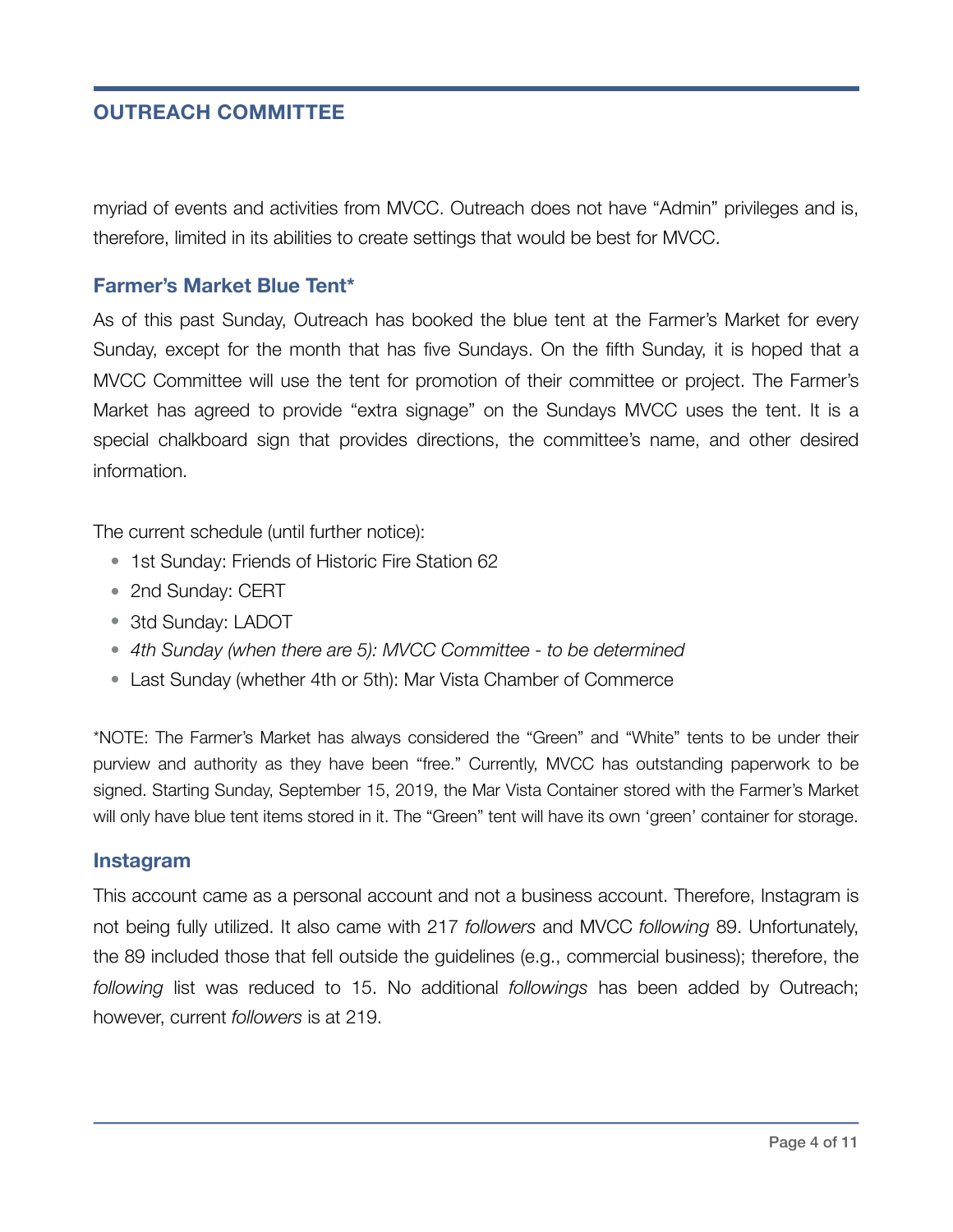Changing to a business account will provide added benefits, such as "call-to-action" and analytics. This will assist in fully utilizing the benefits of Instagram. There is no cost to changing to a business account. However, Outreach does not have the authority to make this change.

#### **MailChimp**

Outreach is limited to only a weekly newsletter (i.e., *Weekly Roundup*) that reaches everyone who has subscribed. It can create the newsletter; however, it cannot send it. All content is monitored. Outreach also cannot send meeting reminders to those who have interest in Outreach. That has to be done through email. Another limitation that, hopefully, will change, given time. Even with these limitation, subscriptions are up.

It is hoped that the MVCC input for the *Weekly Roundup* continues to grow. It is a valuable resource that all committees and subcommittees should take advantage to get the word out about their meetings and activities. Friday evenings are considered the due date; although, there are two committees that meet on Saturday. A "blurb" the week before the meeting and a "synopsis" after the meeting places your committee/subcommittee in the newsletter twice every month. If you have a special event or meeting coming up, there is a spot for that as well which would provide additional mentions in the newsletters.

Just as subcommittee motions go through the committee for approval, input for the *Weekly Roundup* goes through committees for approval. Just send your input to your Committee Chair who can easily forward it to Outreach. There are 22 chairs/vice-chairs/co-chairs for the committees and subcommittees; yet, only 7 Committee Chairs—a much more reasonable and realistic number for the Outreach committee to be responsible for approval.

This system has been successfully implemented for the *Weekly Roundup* as well as other events where flyers, ads, artwork, and other outreach materials are needed. The most recent and successful flyer/ad/campaign creation was the Emergency Preparedness Subcommittee's *Disaster Seminar & Workshop* under the Public Health and Safety Committee.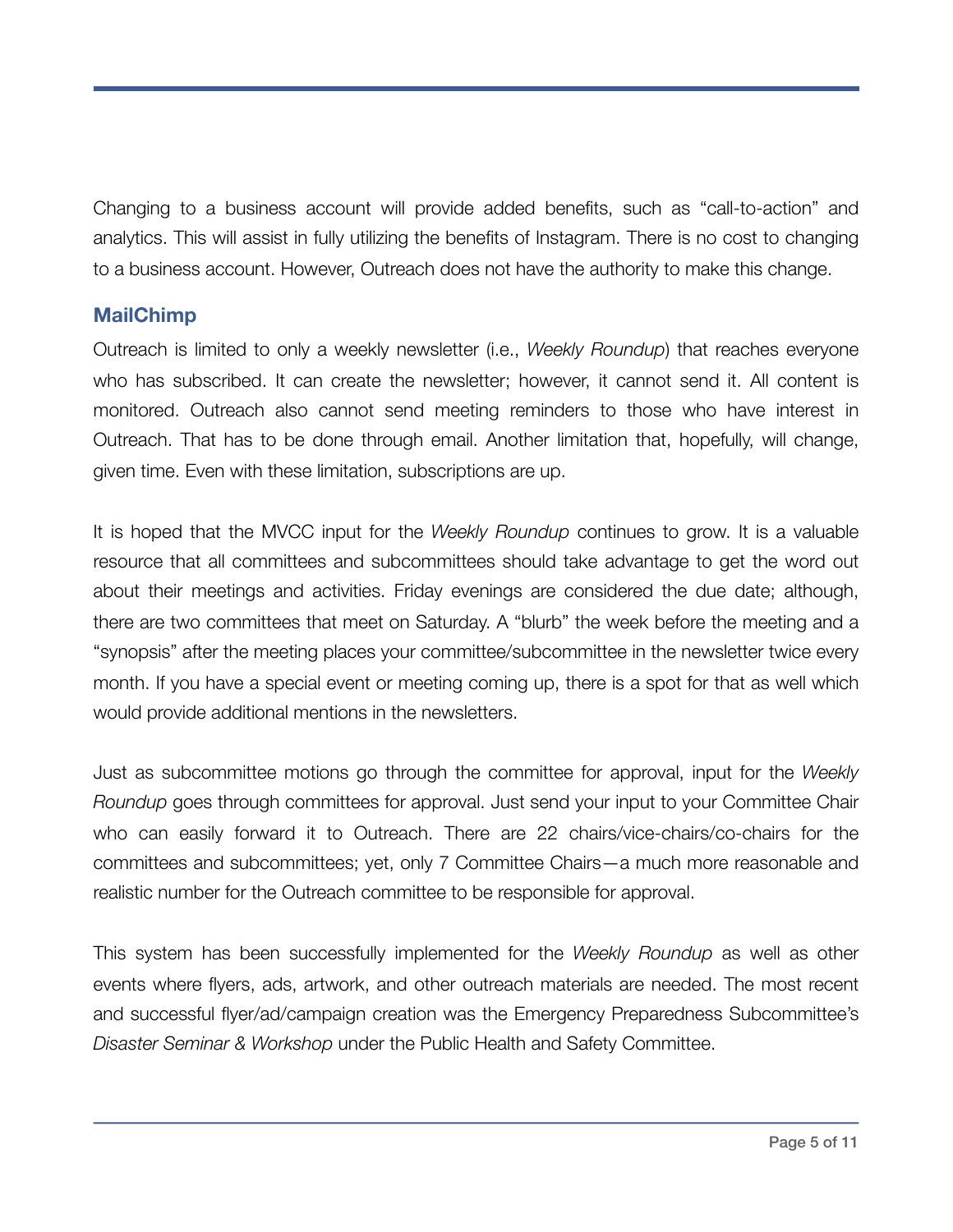#### **Next Door**

[NextDoor.com](http://NextDoor.com) is part of the Department of Neighborhood Empowerment (DONE) and not to MVCC exclusively. Neighborhood Councils are given guidelines to follow. It is be used "infrequently" (i.e., "try to stay at once a month"), and for the "unusual" (e.g., special events exclusive to MVCC) and not items that are "regular," (e.g., committee meetings).

Outreach has posted three times and will continue to follow DONE's guidelines:

- 1) Homeless Issues Meeting due to:
	- Homelessness is a very big and contentious issue
	- Has high interest to NextDoor users
	- Homeless Committee had not had a meeting since April
	- To introduce the NextDoor users to the MVCC's *Weekly Roundup*
- 2) Pothole Blitz due to:
	- A special event that happens infrequently
	- Has high interest to NextDoor users
- 3) Disaster Seminar & Workshop due to:
	- A special event from the MVCC Emergency Preparedness Committee
	- Has high interest to NextDoor users

#### **Twitter**

Twitter is in the process of being "adopted" by Outreach member to create a "best practices" for posting the myriad of events and activities from MVCC. Twitter is a very limited social media account when it comes to organizations such as MVCC because Twitter is an up-to-the-minute social media account and MVCC is much slower in its "news."

Like Instagram, MVCC was *following* many that did not fall within the guidelines. The original list of 46 was reduced to 15 *following*, no additional *followings* have been added. Hopefully, a successful Twitter campaign can be created.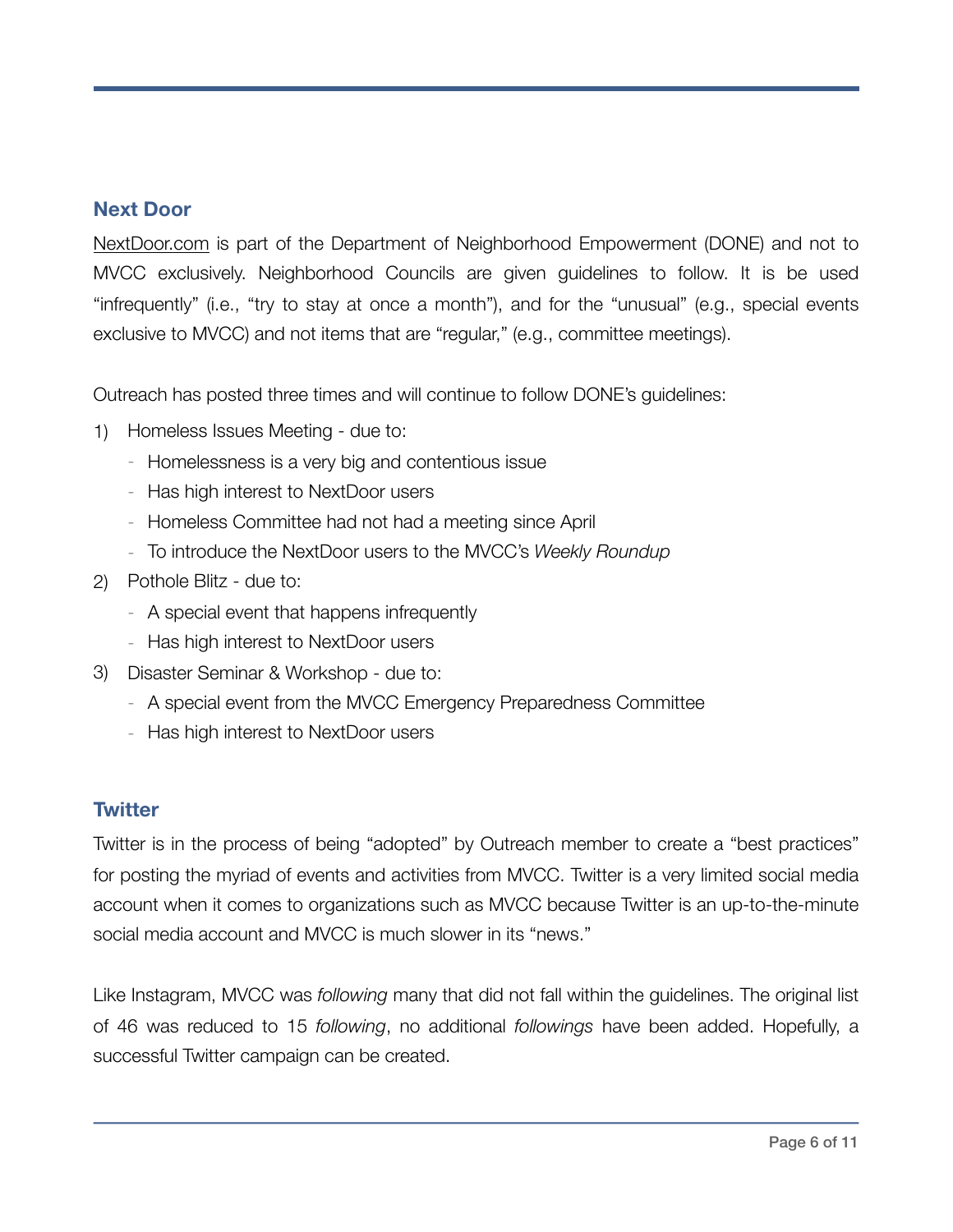#### **Website**

The Web Corner has been servicing MVCC and many other Neighborhood Councils for years. Their Dashboard creates the ability for many people to use the website without the concern of someone accidentally breaking the website. While this is an added convenience and (in theory) works well for a Neighborhood Council, it creates a belief that anyone with "higher" privileges can make every wanted change. While Outreach does have Admin privileges, it does not allow for any significant changes or additions—it is similar to the ability every Chair has with its web page except that Outreach can do it for every committee.

No substantive changes can be made without opening a ticket with The Web Corner and The Web Corner doing the actual work. MVCC will be charged for "change tickets." Therefore, only the MVCC Chair may open a ticket for changes. An estimate for a cost is created, then the Executive and Finance Board has to vote on its approval and then the full Board of Directors.

It is the hope that in the coming weeks, Outreach will receive input from stakeholders, the Board, and Committee Chairs as to the changes they would like to see on [MarVista.org](http://MarVista.org). Once input is provided, the Outreach Committee looks forward to creating options to achieve the desired results.

### **MOTIONS**

Motions are how the MVCC determines how the money is spent, what MVCC will or will not do, and "keeps the doors open". There are three basic motions: Funding, Policy, and Administrative. Each motion must be agendized correctly, or it cannot move forward to the Board of Directors. If a motion falls under the Board of Directors' *Consent Calendar,* it generally means that it is routine and has no need for discussion. All motions under the *Consent Calendar* are passed in one fell swoop. That is why you will see Board members "pull" a motion or motions from the *Consent Calendar* because they want discussion about the item. The other motions, that do not appear under the *Consent Calendar*, will have a "discussion" period. Any stakeholder may make a statement regarding the motion. It is generally limited to two minutes.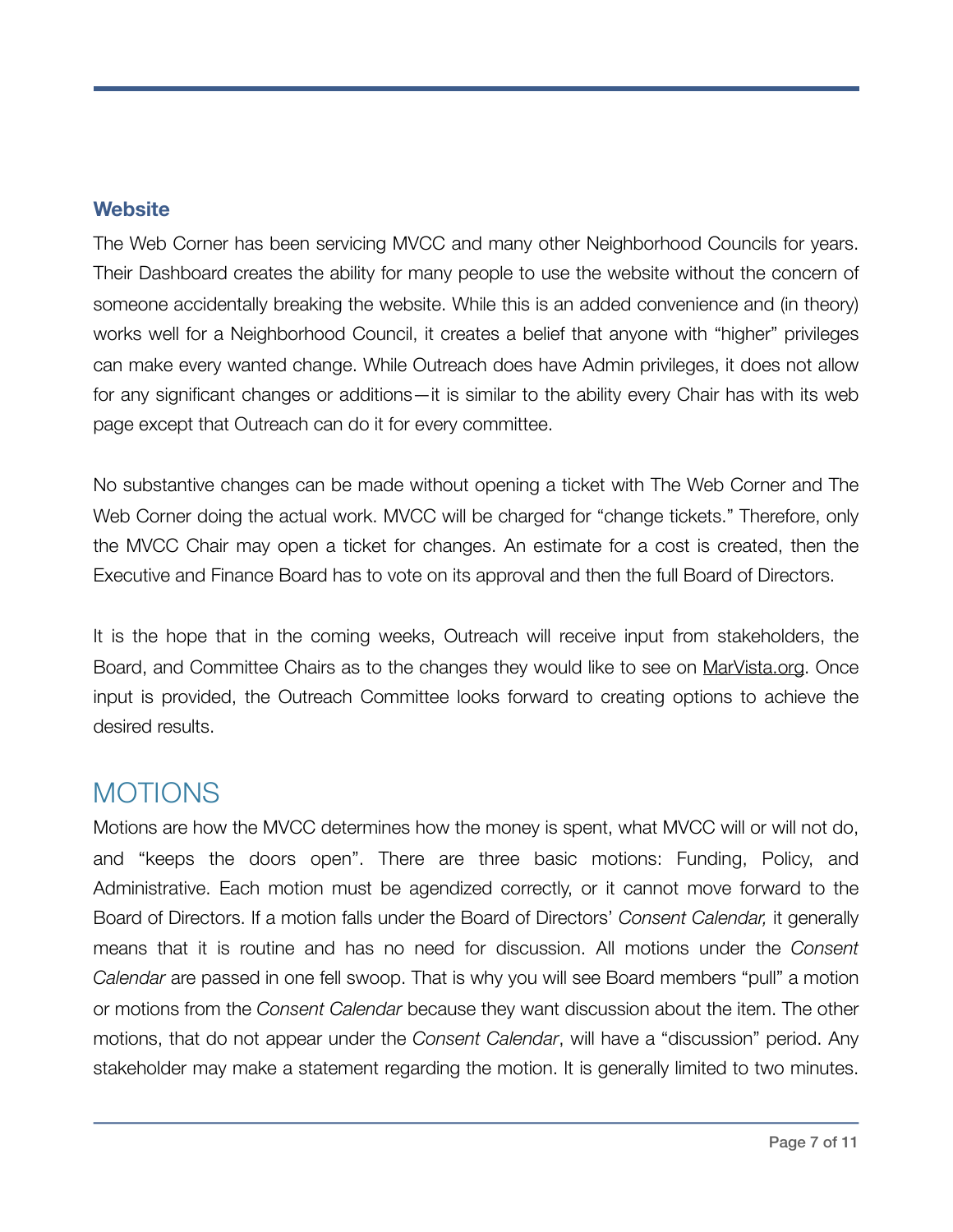Once the public and the board have finished with their comments (aka "discussion"), the motion goes to a vote.

Each agendized motion is numbered for easy reference. After the number, it is recognized within brackets as a Funding, Policy, or Administrative motion. The next set of brackets identifies the originator of the motion; whether a committee (by name), director (by last name), or stakeholder (simply "stakeholder").

Many of the following motions became Director's Motions (you will see the name Wheeler), even though discussed and approved by the committee. The reason is that they had not been appropriately agendized for the Outreach Committee meeting. Directors' Motions were the only solution for not delaying these actionable items another two months and many needed passage before that time.

It is hoped that training for writing motions will become a staple for the MVCC in an effort to assist new Board Members in not repeating the same "newbie" mistake.

### MOTIONS - PASSED

12.11.[FUNDING][Wheeler] Support of NWNA Block Party – Approval of an appropriation not to exceed\$150 for booth/tent rental at the NWNA 6th Annual Block Party held on Saturday, September 21, 2019. And, an additional expenditure not to exceed \$150 to purchase ad space in its newsletter.

12.12.[FUNDING][Wheeler] Support of MVNA Shakeout Event – Approval of an expenditure not to exceed \$150 for booth/tent rental at the MVNA Shake-Out event to be held on Saturday, October 19, 2019. And, an additional expenditure not to exceed \$150 to purchase ad space in its newsletter.

12.13.[ADMINISTRATIVE][Wheeler] Revision to Name of Renters' Subcommittee – Approval of a renaming the Renters' Subcommittee to Renters' Engagement Subcommittee (RES) for clarity of the subcommittee's purpose and ease of use.

12.14.[FUNDING][Wheeler] Storage Unit Supplies - Approval of an appropriation not to exceed \$500 for storage items including shelving, containers, and other products necessary to organize and provide easy access to current and future MVCC materials and supplies.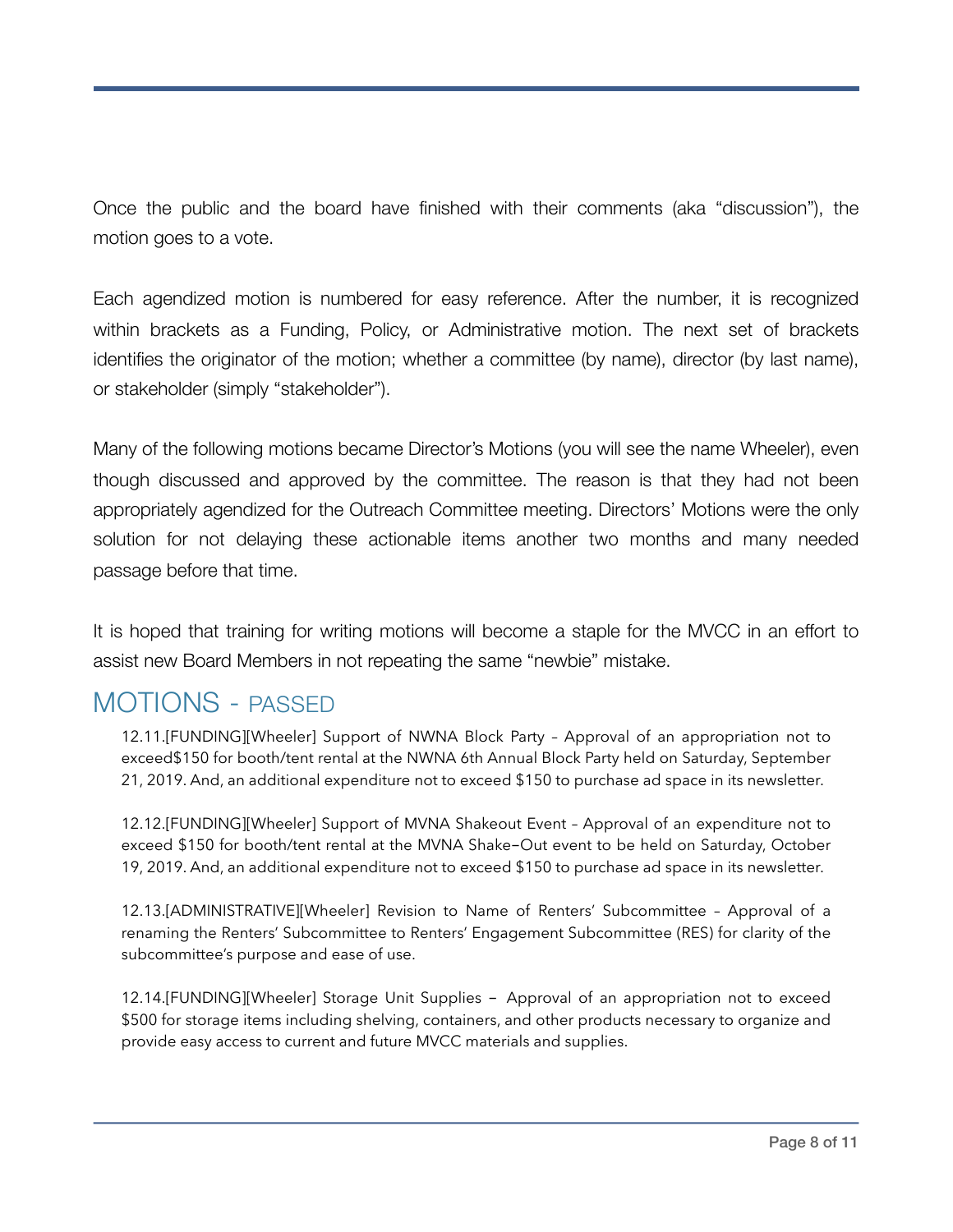12.15.[FUNDING][Wheeler] Mobile Outreach Supplies – Approval of an appropriation not to exceed \$500 for mobile outreach supplies (e.g. a banner, tablecloths, photo frames, clipboards, pens) necessary for travel to promote and generate interest in MVCC.

12.16.[FUNDING][Wheeler] Hospitality Items for Board of Directors' Meetings – Approval of an appropriation not to exceed \$50 for hospitality items purchased and provided at Board of Directors' meetings.

12.17.[FUNDING][Wheeler] Rental of a more accessible location for Equipment – Approval of an appropriation not to exceed \$150/month for storage space to hold the equipment and supplies necessary for the MVCC Board of Directors' meetings, including labor costs for set-up and teardown.

15.4.[ADMINISTRATIVE][Outreach] Approval of Outreach Committee Mission Statement – Discussion and possible action regarding the approval of Outreach Committee's mission statement.

### MOTIONS - NOT PASSED

12.10.[FUNDING][Shure/Wheeler] Outreach to Stakeholders Regarding Proposed Construction – Approval of an appropriation not to exceed \$1,000 for door hangers – including distribution costs ‐ to inform stakeholders of proposed construction projects.

### MOTIONS - WAITING FOR OUTCOME

12.10. [FUNDING][Outreach] – Booth Rental at North Westdale Homeowners' Association Block Party – Approval of an appropriation in the amount of \$150.00 for booth rental at the annual North Westdale Homeowners' Association Block Party.

12.11. [FUNDING][Outreach] – Booth Rental at Westdale Homeowners' Association Block Party – Approval of an appropriation in the amount of \$150.00 for booth rental at the annual Westdale Homeowners' Association Block Party.

12.12. [FUNDING][Outreach] – Advertising in Westdale Homeowners' Newsletter – Approval of an appropriation in the amount of \$150.00 for advertising in the Westdale Homeowners' Association newsletter.

15.5. [FUNDING][Outreach] Outreach to Stakeholders Regarding Proposed Construction – Approval of an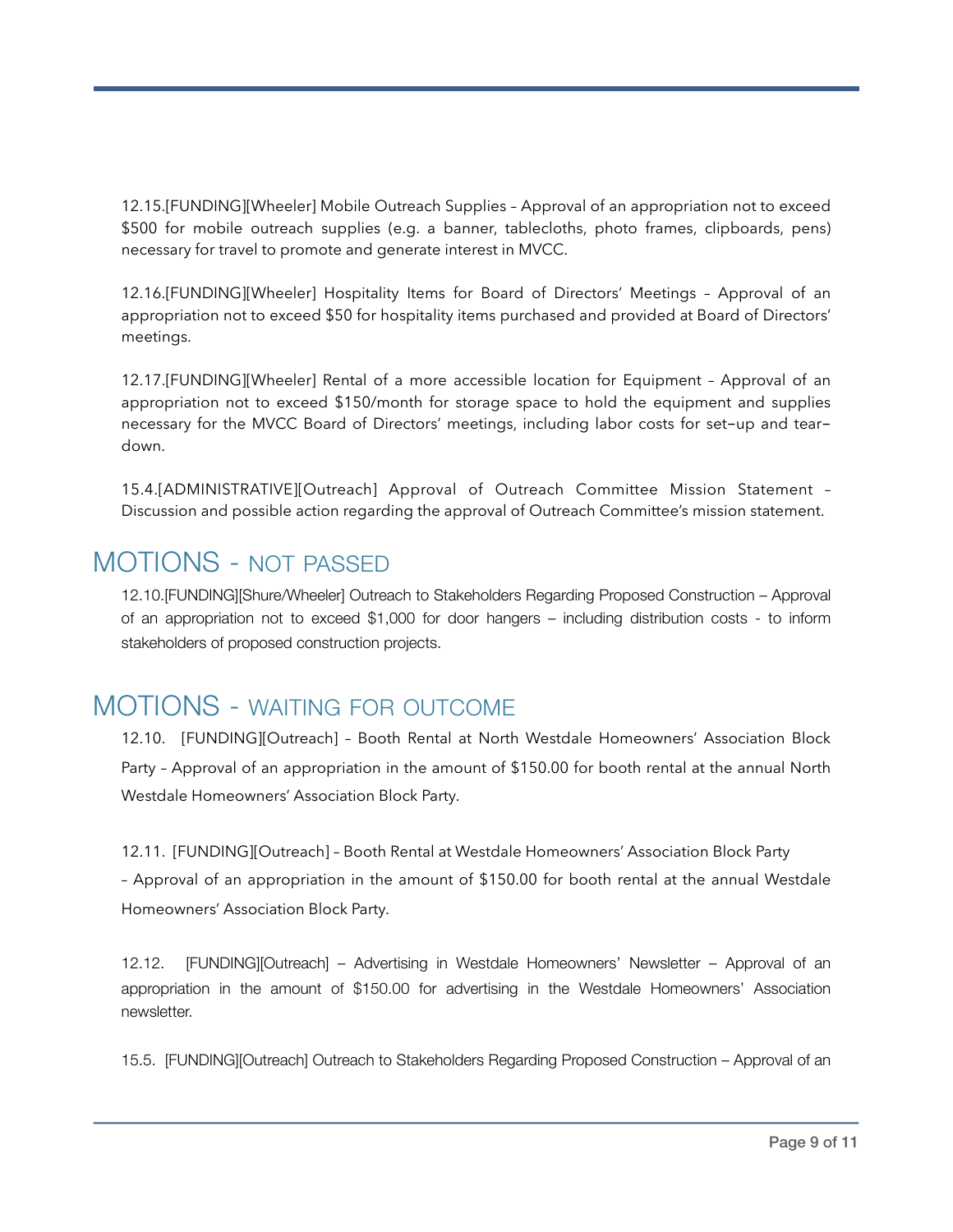appropriation not to exceed \$1,000 for door hangers – including distribution costs ‐ to inform stakeholders of proposed construction projects (note that PLUM passed a competing item not to exceed \$500).

## PROJECTS

A brief outline of what the Outreach Committee has been doing and/or is in the process of completing. This list is not exhaustive.

#### **Recreate the "Official" MVCC Logo**

The file containing the "official" MVCC Logo has not been provided to Outreach; even though, every "lead" was followed to find it. As MVCC needs a logo (i.e., a larger size) for print material, a photograph was taken from an old election banner. The logo on the banner was approximately 18" x 18," and with a high resolution camera, a photograph was able to provide the needed image to create a high resolution vector file. A 2400px X 2400px with 300dpi replica of the "official" MVCC Logo has been produced. This high quality file provides a clear and crisp image for printed material. It also has been the basis to provide a uniform presence among the social media accounts and website that had not been present.

#### **Storage Unit**

While the storage unit belongs to the entirety of the MVCC, Outreach has SWAG, Tents, and other "extras" needed for effective outreach. These items cannot be stored in someone's home and should be itemized/cataloged as inventory. Currently, these items are in unmarked cardboard boxes without accessibility; therefore, a funding motion was passed to purchase the necessary containers to organize these materials. This is an ongoing process, and not a small task.

#### **Neighborhood Associations - Booth Rental**

Neighborhood Associations are an important part of our community. Their boundaries are smaller and designed for specific sections of Mar Vista. These smaller venues provide a good opportunity for outreach to stakeholders; especially, when they hold local events.